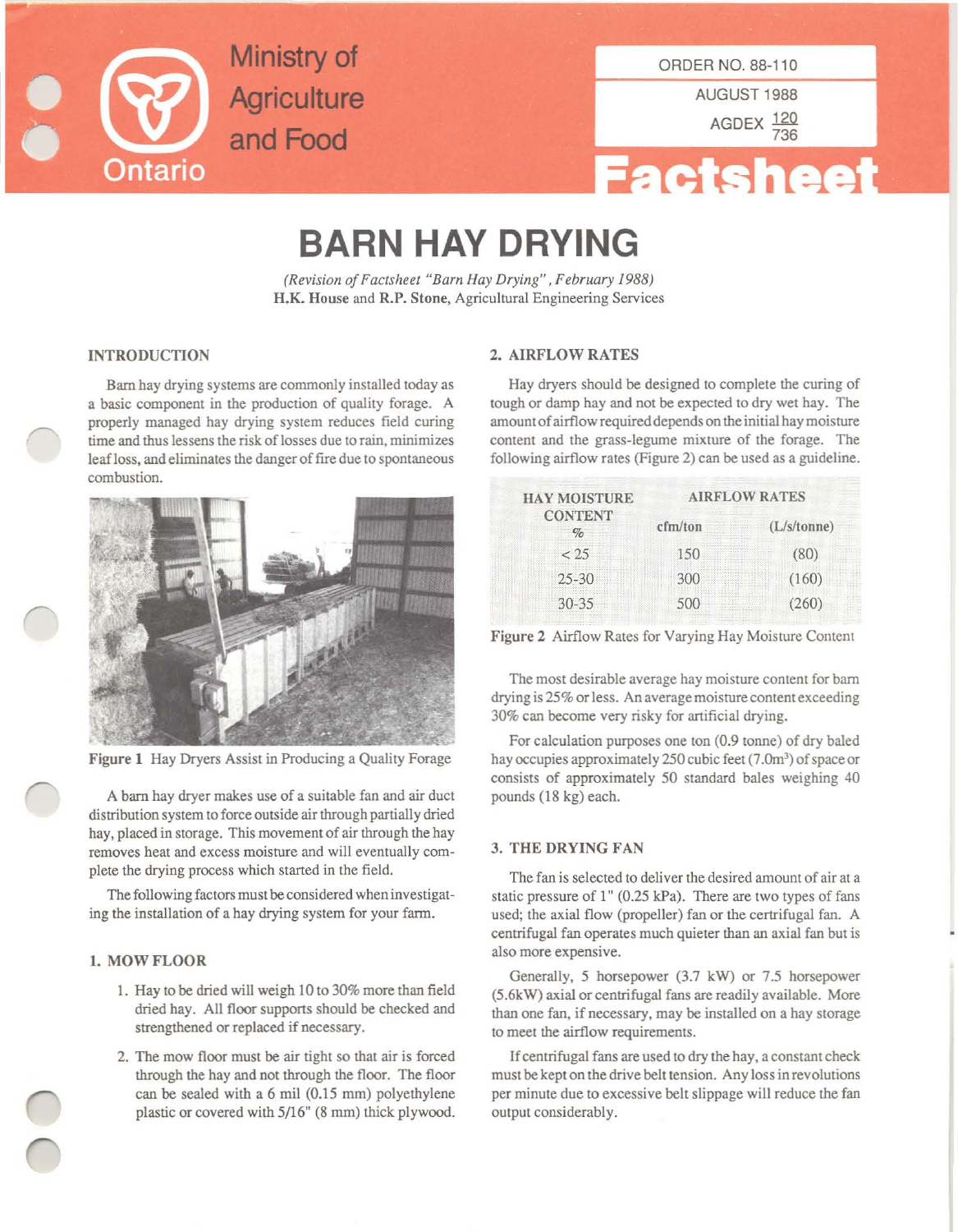Electrical requirementsfor the fan motor can be substantial and should be considered in the original planning process. The fan should be located where it can be easily reached for maintenance and repair, and should also be protected from the **weather. Remember when selecting the fan location that it** will be running continuously for a period of time and making **considerable noise.**



Figure 3 An Axial Hay Drying Fan with Electric Controls.

#### **EXAMPLE SYSTEM - FAN SELECTION**

Example: Calculate the required fan capacity to dry a mow of hay with dimensions 30' (9.1 m) x 70' (21.3 m) x 12' (3.65 m) deep when the hay has an initial **moisture content of 25%.**

#### **SOLUTION**

- 1. Volume of Storage  $=$  length x width x depth  $= 30'$  (9.1 m) x 70' (21.3 m) x 12' (3.65 m) = 25200 cu. ft. (707 cu. m.)
- 2. 1 ton  $(0.9 \text{ tonne})$  of dry baled hay occupies  $250 \text{ ft}^3$   $(7.0 \text{ ft}^3)$ **m3); thus the mow hay volume is**

$$
\frac{25200 \text{ ft}^3 (707 \text{m}^3)}{250 \text{ ft}^3 (7.0 \text{m}^3)} \sim 100 \text{ ton}
$$
  
(90 tonne)

3. From Figure 2 for 25% moisture content hay, the airflow rate is 150 cfm/ton (80 *Lls/tonne).* Thus, select a fan that will deliver 100 ton (90 tonne) x 150 cfm/ton (80 *Lls/tonne)* = 15000 cfm or 7200 *LIs* of air at 1" (0.25 kPa) static pressure.

4. Check with your supplier for an appropriate fan. Manufacturer's data may suggest a 36" (914 mm) diameter axial fan with a 5hp(3.7kW) electric motor.

#### 4. **AIR DISTRIBUTION SYSTEMS**

**The air distribution system comprises amain air duct with** or without a slatted floor section, depending on the mow dimensions (Figure 4). Air is forced into the duct system by the fan which delivers air throughout the hay mow.

The main air plenum is a rectangular plywood-lined air **tight duct that is smooth on the interior to allow unrestricted** airflow. **Air** control doors are located along the base of the duct walls and on top of the duct to direct air into the hay. The **doors also control the airflow to different mow sections.**



- 1. 2"x4" (38x89mm) slats
- 
- (;) (;) 3. 2"x6" (38xI4Omm) plate
- (i) 4. **Duct Lining**
- 5. **Mow Floor**
- 6. l"x6"(19xl40mm) blocking
- 7. 12" (300mm) air control
- door<br>8. 1"x4" (19x89mm) slats spaced 12" (300mm) o.c.
- 9. l"x4" (l9x89mm) continu**ous nailer**

**Figure** 4 Lined Rectangular Duct Without Slatted Floor *Courtesy At/antic Provinces Pub. No.8*

**The main air plenum is located either through the centre section ofthe hay storage or along one side.** Side·wall **main** ducts are used with narrowermows-less than 24' (7.3m). The advantage of side-wall ducts is the ease of working around **them in the mow. However, it is more difficult to make side**wall duct systems airtight.

A triangular duct may be constructed as the main air plenum in place of the rectangular or square duct. The height ofthis duct often becomes too great for moving bales over the top from one side of the mow to the other. Also, it is difficult to stack a mow tightly around a triangular plenum. The triangular duct is used most successfully when bales, shorter than 30" (0.76 m.) in length are randomly dropped into the **mow without being stacked in a conventional manner.**

Ducts may also be constructed without an interior lining provided that the distance the air has to travel to the perimeter **of the mow is equal over the entire mow. The flexibility of** drying sections of the mow separately is lost with an unlined duct. A hay duct, constructed of hay sides and a plank top can **also be used as a main duct with the same limitations as the** unlined duct.

The layout of the air duct and slatted floor should provide for equal travel distance for the air to move to the outside perimeter of the mow. (Figure 5).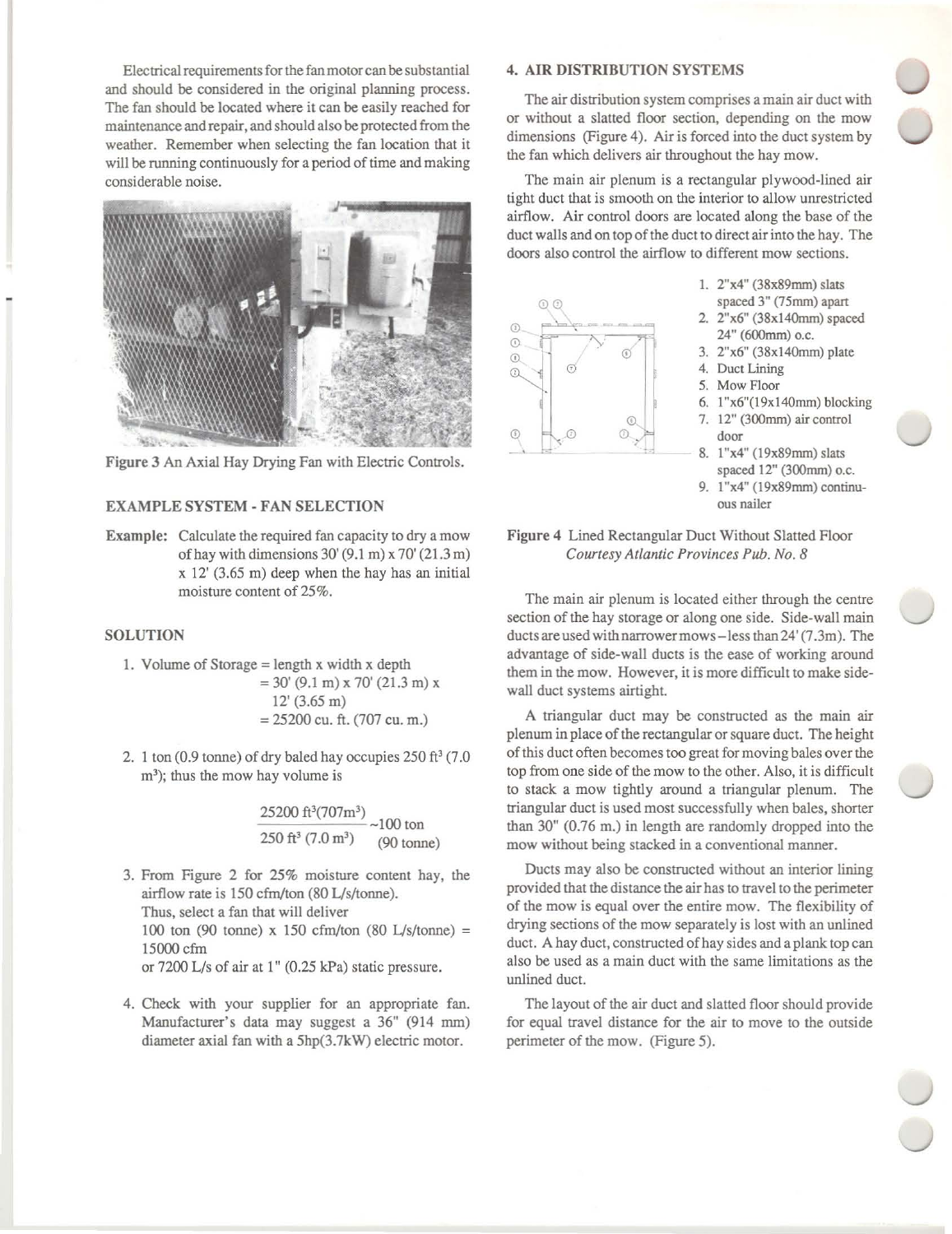

Figure 5 Equidistant Air Travel Path Through a Mow of Hay

Therefore, if the distance from the main duct air slot to the outside walls and to the mow top are equal, a slatted floor is not necessary. A single row of bales placed on edge at right angles to duct, with 4"-6" (100-150mm) spaces between them should be provided as a minimum. These air channels will lessen the pressure around the duct. Beyond the first bale row spacing, more bale row openings may be provided to achieve the equal air travel distance through the solid packed hales to the mow perimeter (Figure 6).



Figure 6 Perspective of Hay Dryer with Bottom Layer of Bales Spaced to form Air Channels *Courtesy Atlantic Provinces Pub/ieation No.8*

Slatted floors should neverbe used where the distance from the main duct to the outside of the mow is less than to the top of the mow, as the air will short-circuit through the sides of the **mow.**

#### 5. DESIGNING THE SYSTEM

The following points must be kept in mind when designing the system:

- **1.** Themain air ductshould be sized to provide a minimum of I square foot (.09 sq.m.) of cross sectional area for every 1000 cfm (470 L/s) of fan capacity.
- **2. Air control doors should be sized to create amaximum** air velocity through the opening of 500 fpm  $(2.5 \text{ m/s})$  or provide 2 square feet (0.18 sq.m.) of opening area for every 1000 cfm (470 L/s) of fan capacity.
- 3. Air control doors should not be installed closer than 8 feet (2.4 m) to the ends of the main duct. The first 8 feet (2.4 m) of duct next to the fan should always be tightly sheathed.
- 4. Provide 2 square feet (0.18 sq.m.) of opening from the mow to the outside for every  $1000$  cfm  $(470 L/s)$  of fan capacity for exhaust air discharge.